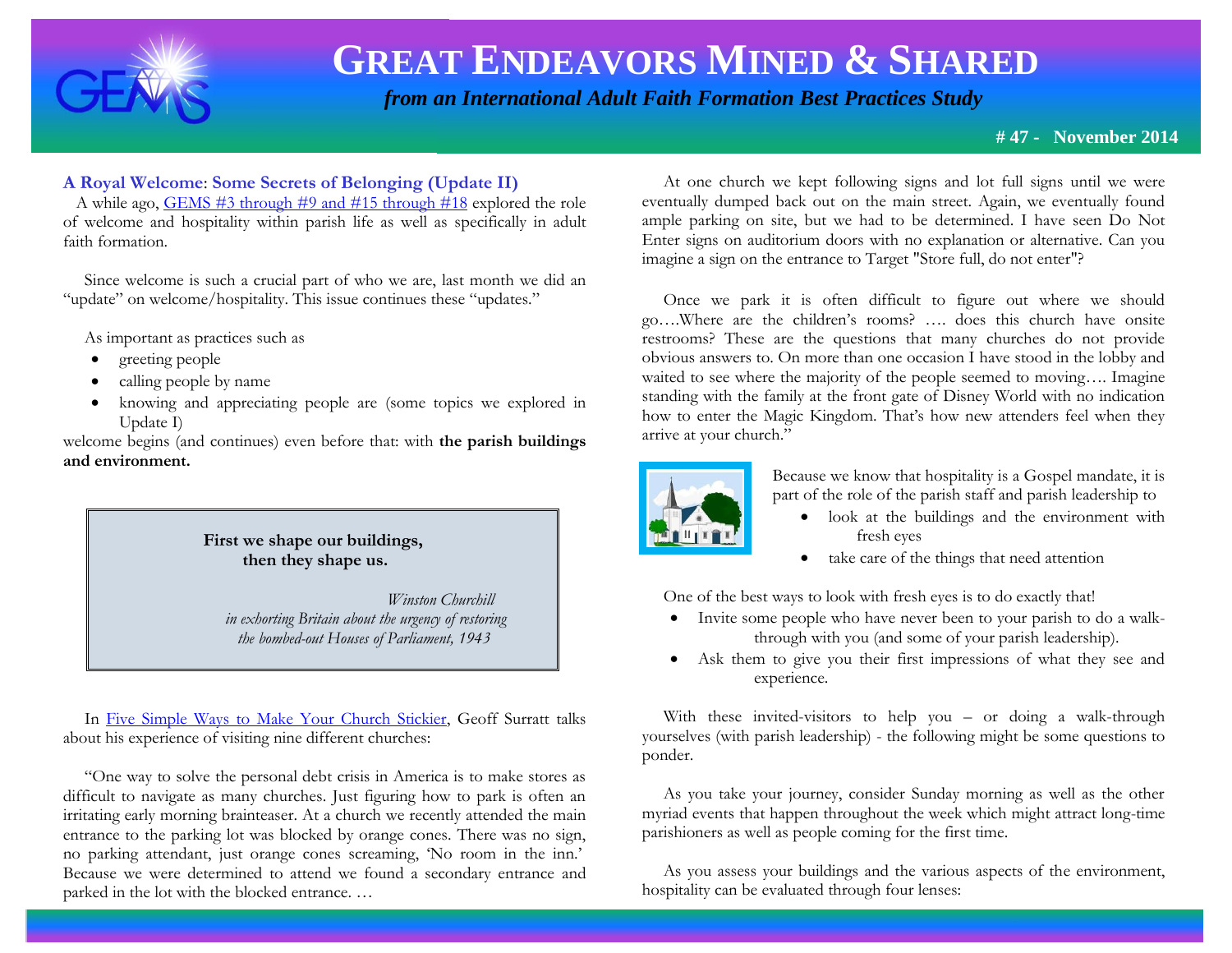- safety
- accessibility
- comfort
- attractiveness

#### **A First Look**

- Is your parish easy to identify from the road?
- As you look at all your buildings/grounds, what message are you proclaiming to the local community? Is it positive and inviting?
- Are there signs on major roads near your parish?
- Are the buildings attractive to look at?
- In addition to general maintenance, does the landscaping enhance the buildings or hide them?
- Does shrubbery encroach on entry walkways, signs, exterior lighting or windows?
- Are walkways and entries clear and easy to negotiate? Or have roots, settlement or frost created broken slabs and safety hazards?
- Once people arrive at your building, how easy is it to enter the parking lot (or leave, especially when everyone is leaving at the same time)?
- What is the condition of the parking lot? Are there cracks and weeds? Is their adequate striping?
- Do the buildings show a connection to the surrounding community? To the care of God's creation? To the presence of various people and cultures from around the globe?

 Appoint someone or some group to a "ministry of first impressions." We can have the most exciting and creative ministry in the world going on inside of our buildings and a vibrant personality as a parish family. Yet, if the

exterior of our properties doesn't reflect all of that, we are delivering a mixed message.

 One approach — particularly if we are in an older church building in an aging neighborhood and are feeling increasingly invisible — is to work to make the exterior of our building look different enough each week that passersby will turn their head and look.

- One example: If we want to non-verbally communicate that we are a child-friendly church, put children's artwork on a clothesline stretched across the church lawn. Use balloons, kites, banners, and streamers regularly.
- There are low-cost ways to highlight our buildings and grounds which can also be used to frame and define space when we have multiple buildings and parking lots.

 Let us build a house where all God's children dare to seek, to dream God's reign anew. Here the outcast and the stranger bear the image of God's face. All are welcome in this place.

- Marty Haugen

#### **Exterior Signage**

- Is the name of the parish, the time of worship and/or another welcoming message easily read which driving at the speed limit?
- Are signs clear and well-coordinated? Or is the church sign that was so nice twenty years ago in need of replacement or new paint?
- Do the signs look professionally done or cheaply improvised?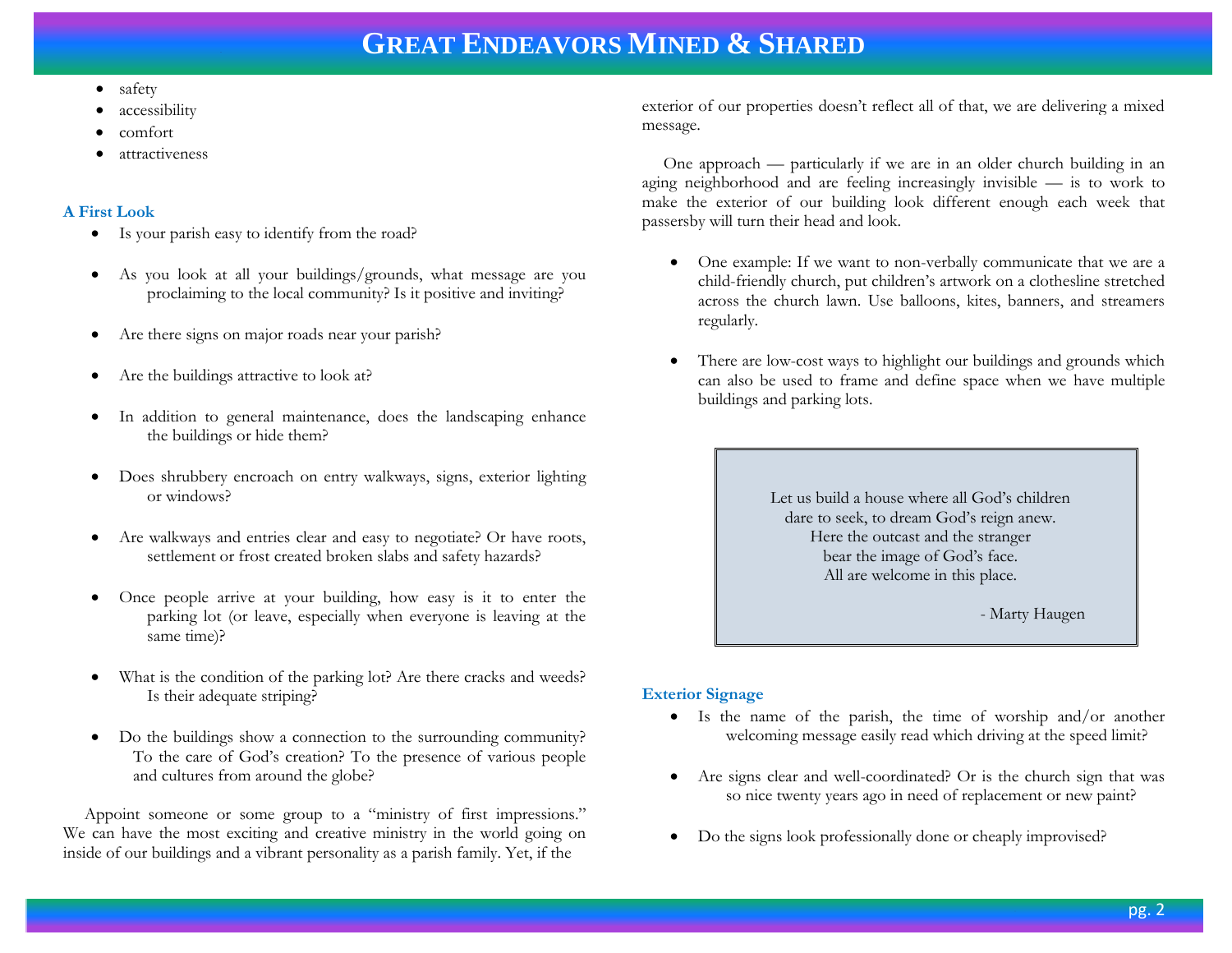- Are all exterior signs clear, easy to read, lit at night and visible from the parking lot?
- Is there any peeling paint, broken structures, missing bricks or burnt light bulbs on the signs?
- Once parked, how easy is it to find the entrance? If you have multiple entrances, how does the guest know which entrance to use?
- Is it easy to tell which entrance to use for the offices? For faith formation sessions? For evening programs and meetings?
- For a short, but insightful, reflection on church signs, see What's Your [Sign?](http://www.ecfvp.org/posts/whats-your-sign/)



### **Accessibility, Health and Safety**

- Are your buildings, including elevator and restrooms, fully ADA compliant? (The "2010 ADA Standards for Accessible Design" can be downloaded [here.\)](http://www.ada.gov/2010ADAstandards_index.htm)
- Are your locksets and door hardware ADA compliant?
- Are there curbs, steps, or other barriers which might be safety challenges?
- Is there an easily accessible spot for people with special needs, such as those with walkers, wheelchairs, babies, and small children, to be dropped off at a door protected from the elements?
- Is it easy to enter every building with a wheelchair, crutches or a stroller?
- Are hearing amplification or translation devices available, if needed?
- Do your buildings have a fire protection (sprinkler) system?
- During refreshment time,
	- o do you have sugar free alternatives for diabetics?
- o do you offer healthy options like fresh fruit?
	- Check these ideas: [How To Have Healthier Food At](http://www.realministry.org/healthier-food/)  [Your Ministry Event](http://www.realministry.org/healthier-food/)
- Do you have mints available for persons who experience coughing or a dry throat?



### **Interior signage**

- Once inside, is it clear and obvious where to find things? Offices? Restrooms? Coat racks? The hall or room where scheduled events are taking place, permanently or on a particular day/evening?
- Are all rooms throughout the building(s) clearly marked?
- Watch for in-language. We may know that "Kingdom Kids" is the ministry for 3-5 year olds, but if the sign doesn't include the ages, a guest could not only feel lost but also excluded by this "insider" language.
- During refreshment times, are there signs regarding peanut allergies if peanut products are served?

### **Gathering Space**

 (Think especially of the gathering space connected to the worship space; consider also other gathering/waiting spaces throughout your buildings).

- How does the space "feel?" Is it warm and welcoming? Are people tugged to come and pray?
- Do people experience the positive "We" language of a parish mission statement?
- Is it large enough? Well-lighted?
- Is the area congested?
- Is the area free of clutter? Is the area continually monitored to keep clutter down?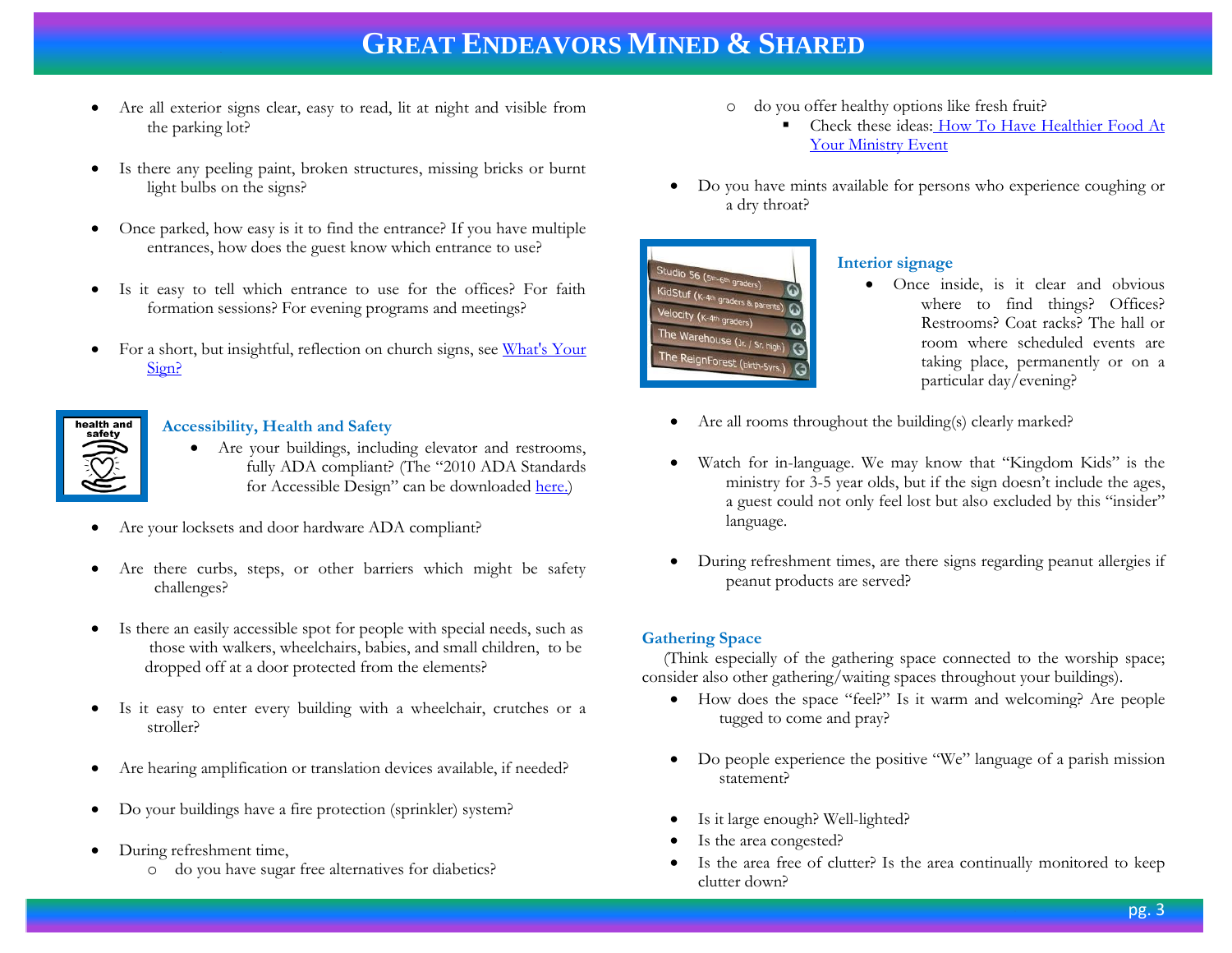- Does the space enhance a sense of calm and reverence or is it the collection place for lost umbrellas, hats and gloves, dusty hymnals, dying plants, out-of-date bulletins?
- Does the gathering space invite the feeling and experience of fellowship?
- What do your wall decorations and symbols say about your parish? Your beliefs? Your priorities?
- Are there casual seating areas conducive for conversations and making new friends?
- Are there current, attractive handouts or brochures to give information about the parish and various offerings?
- Are the bulletin boards current?
- Do people see themselves in photo boards?
- Do the bulletin boards reflect the current ministries and outreach of the parish? Its inclusiveness and diversity?
- Does the coat closet and the ushers' room need to be cleaned and organized?
- What is provided for parishioners who have wet umbrellas?
- Is there a hospitality area nearby for serving refreshments?
- In the refreshment area do we use smaller tables (those we'd find in a coffee shop) to create a more intimate setting for conversation?

#### **Welcome Center**

 Once inside, does a visitor know where to go? Greeters at the door can assist with this, as can visible and attractive signage. In addition, a designated area where guests can find information about your church and its ministries can be a welcoming and helpful gesture.

- Is this welcome center staffed throughout all the Sunday morning activities?
- Are the people who staff the center well trained in the ministries of the parish?
- Do they understand the importance of connecting with guests?
- Do they understand the importance of escorting guests to points of interest rather than pointing them in the direction?
- Is the welcome center well equipped with updated information about current and ongoing ministries?
- Is printed information available for guests to take with them?



#### **Rest rooms**

- Can visitors find the restrooms without having to ask for directions?
- Are there lotions, tissues, extra toilet paper and air fresheners in the restrooms?
- Have motion sensor lights that might trap someone in the darkness while using a stall been removed?
- Are there appropriately sized fixtures for small children?
- Are there diaper changing stations in appropriate locations (including for dads)?

#### **Nursery**

For guests – and parishioners - with young children, this is a critical area.

 How easy is it to find the nursery? Is it conveniently located in relationship to the worship space?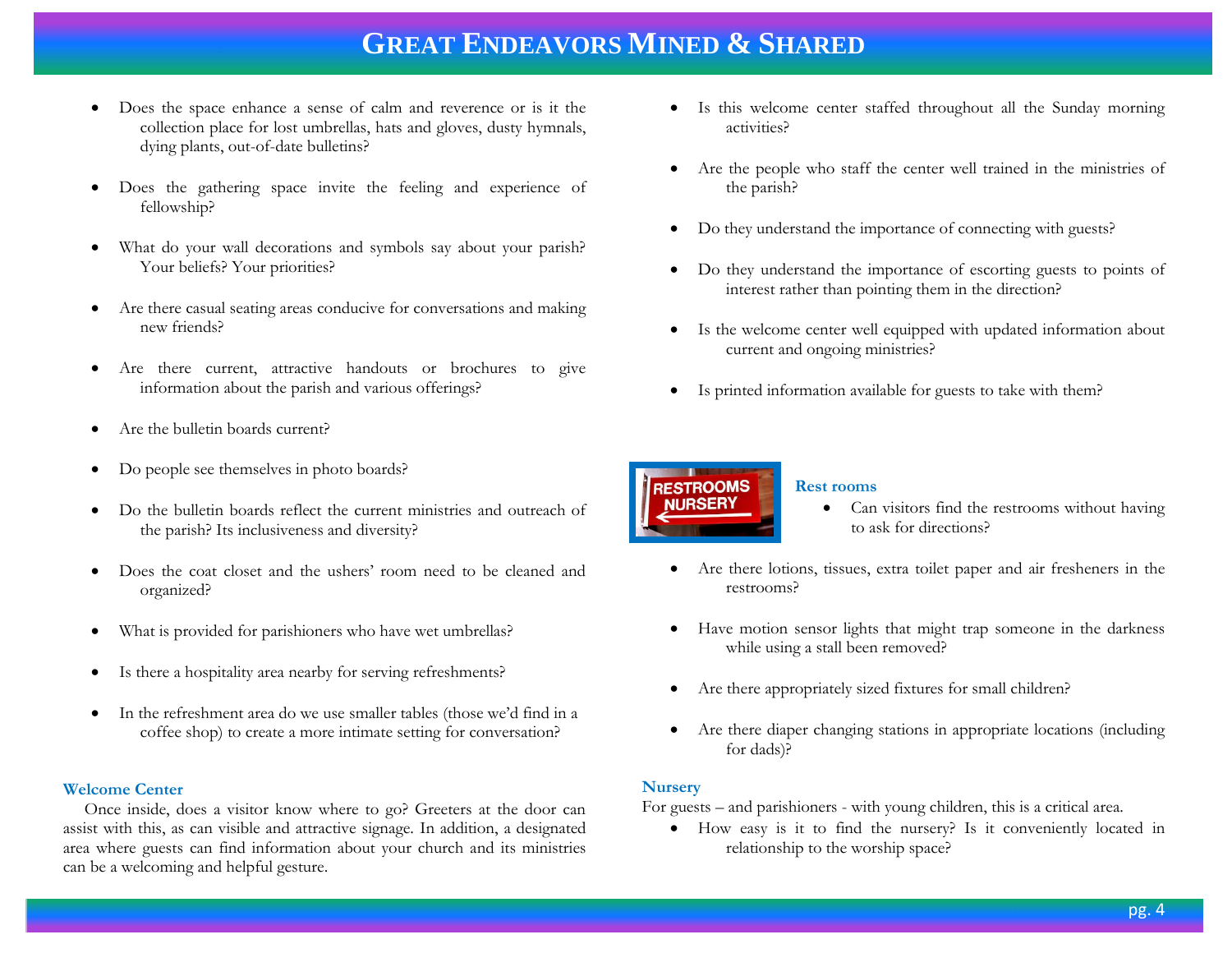- Is it clean? Is the furniture updated and safe? Is it child-friendly?
- Is the décor appealing to the entire family?
- Does it have a direct egress to the exterior of the building, for fire safety?
- Is there a hand sink? Approved cribs?
- Are there staff trained with appropriate child-to-caregiver ratios?
- Has the staff been given a background check?
- Is there a check-in and check-out process?
- Is there a system to reach parents during liturgy if they are needed? If so, is that process explained to the parents?

 A Twitter post on January 25, 2014 from the authors of *Rebuilt* and *Tools for Rebuilding:* 

 **"Dirty ministry space communicates quite a lot, and none of it good. The words that come to mind are disregard, disinterest and disrespect."**

> - Michael White and Tom Corcoran

#### **Worship Space**

 Church is like home. When it is warm, inviting and safe, everyone feels better. When company is coming, we want them to feel neither intimidated nor discouraged, but at home. And at church, company is always coming. The

welcome our buildings extend mirrors God's love. Our parish facilities are places from which we go to do the things the Gospel asks us to do.

- Can everyone see clearly?
- Does the seating work for everyone? Is space allowed for wheelchairs?
- What is the quality of sound and light? Can people everywhere see and feel like they're an integral part?
- How are the acoustics? Bad acoustics discourage people from singing. Sound does not turn corners. An acoustical consultant can help find solutions, including more resonant surfaces, baffles, and sensitive amplification.
- Is the floor covering dangerously worn? Torn, frayed or bunched carpets are a safety hazard.

 Sometimes it happens that our churches are only about a third full when everyone is seated. This can, of course, feel empty, not creating an atmosphere where people feel comfortable singing and participating. If the space is at 80% capacity, it will feel full.

- Is our worship space comfortably full or awkwardly empty?
- Do many (most) sit in the back and nobody up front?
- Do most all sit on one side?

 If your worship space doesn't create the feeling of critical mass, these are some strategies that others have tried:

- Remove a few pews in the back to create some gathering space or hospitality space. Place rocking chairs there for new parents.
- Do some pews need to be removed or shortened to create some special access space?
- Are there too many liturgies for the number participating? If so, can the schedule be changed/reduced to bring more people together?
- Spread the pews out. Pews are traditionally spaced 18 inches apart. People were smaller when many churches were built, so consider removing some pews to allow instead for 24 inches of spacing between pews.